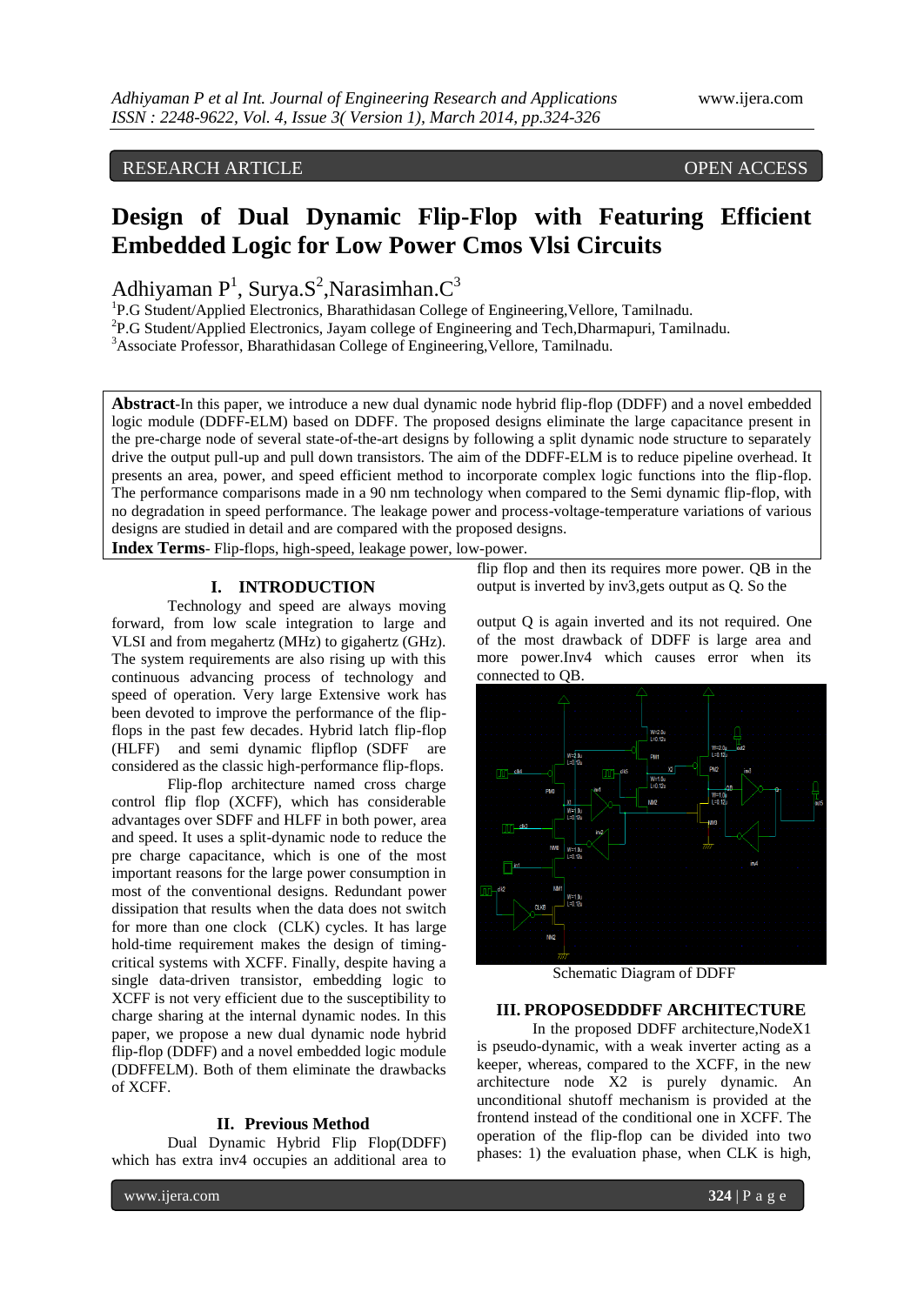and 2) the pre charge phase, when CLK is low. The actual latching occurs during the 1–1 overlap of CLK and CLKB during the evaluation phase. If Dis high prior to this overlap period, node X1 is discharged through NM0-2. This switches the state of the cross coupled inverter pair INV1-2 causing node X1B to go high and output QB to discharge through NM4. The low level at the nodeX1 is retained by the inverter pair INV1-2 for the rest of the evaluation phase where no latching occurs. Thus, nodeX2 is held high throughout the evaluation period by the pMOS transistorPM1. As the CLK falls low, the circuit enters the pre charge phase and node X1 is pulled high through PM0, switching the state of INV1-2. During this period node X2 is not actively driven by any transistor, it stores the charge dynamically. The outputs at node QB and maintain their voltage levels through INV3-4. If Dis zero prior to the overlap period, node X1 remains high and nodeX2 is pulled low throughNM3astheCLK goes high. Thus, node QB is charged high through PM2 andNM4 is held off. At the end of the evaluation phase, as the CLK falls low, node X1 remains high andX2 stores the charge dynamically. The architecture exhibits negative setup time since the short transparency period defined by the 1–1 overlap CLK of and CLKB allows the data to be sampled even after the rising edge of the CLK before CLKB falls low.

NodeX1 undergoes charge sharing when the CLK makes a low to high transition while Dis held low. This results in a momentary fall in voltage at nodeX1, but the inverter pair INV1-2 is skewed properly such that it has a switching threshold well below the worst case voltage drop at nodeX1 due to charge sharing. The timing diagram shows that node X2 retains the charge level during the pre charge phase when it is not driven by any transistor. Note that the temporary pull down at node X2 when sampling a "one" is due to the delay between X1 andX1B.



Schematic Diagram Of Proposed DDFF

#### **IV. PROPOSEDELM**

Dual dynamic node hybrid flip-flop with logic embedding capability (DDFF-ELM) transistor driven by the data input is replaced by the PDN and the clocking scheme in the frontend is changed. The reason for this in clocking is the charge sharing, which becomes uncontrollable as the number of nMOS transistors in the stack increases. The same reason makes XCFF also incapable of embedding complex logic functions. In order to get a clear picture of the charge sharing in XCFF, it was simulated with different embedded functions and the amount of worst case charge sharing was calculated



Schematic Diagram Of DDFF-ELM

#### **V. RESULTS**

A simulation window appears with inputs and output. The power consumption is also shown on the right bottom portion of the window. If you are unable to meet the specifications of the circuit change the transistor sizes. Generate the layout again and run the simulations till you achieve your target delays. Depending on the input sequences assigned at the input the output is observed in the simulation.



Timing Waveform of Proposed DDFF